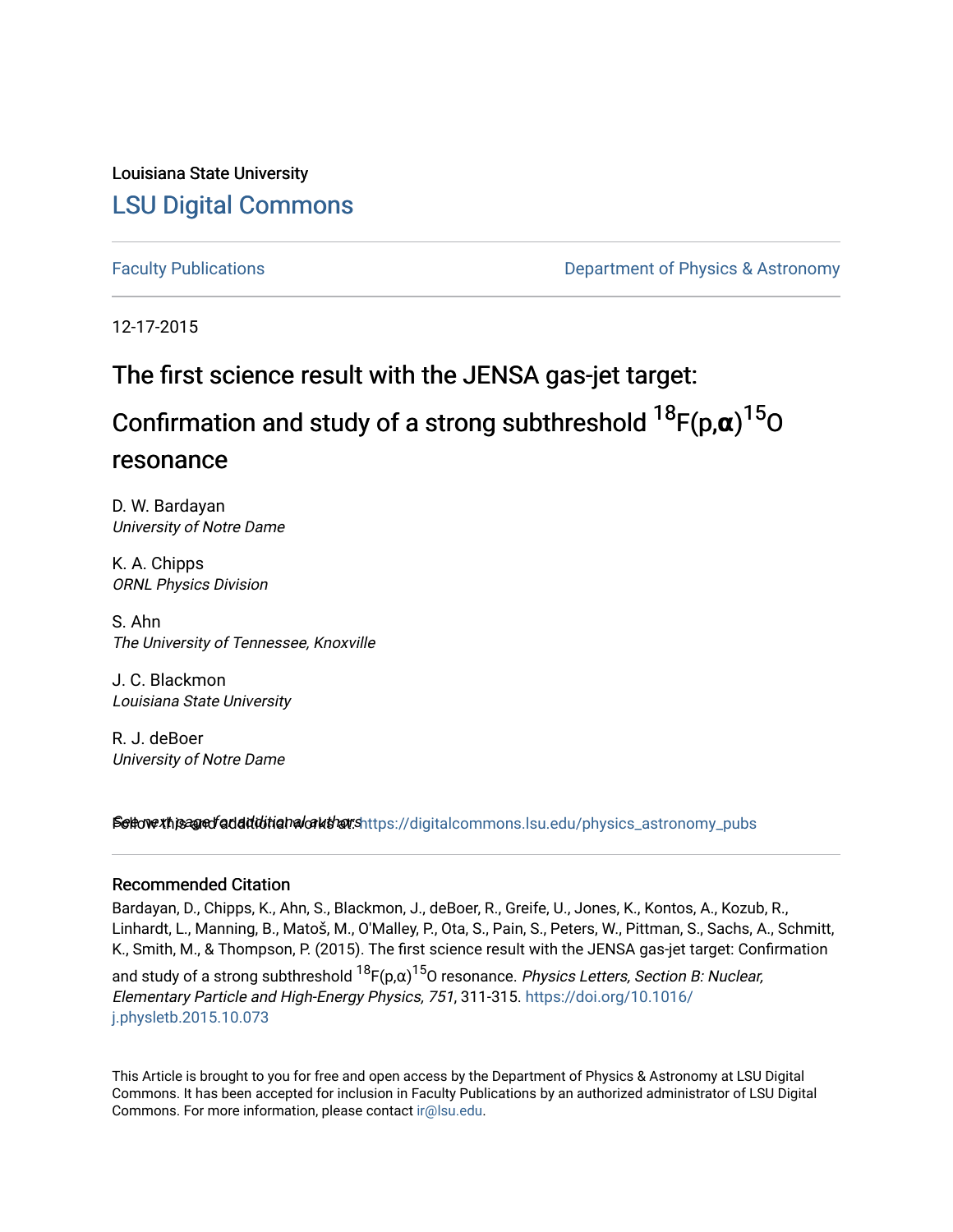### Authors

D. W. Bardayan, K. A. Chipps, S. Ahn, J. C. Blackmon, R. J. deBoer, U. Greife, K. L. Jones, A. Kontos, R. L. Kozub, L. Linhardt, B. Manning, M. Matoš, P. D. O'Malley, S. Ota, S. D. Pain, W. A. Peters, S. T. Pittman, A. Sachs, K. T. Schmitt, M. S. Smith, and P. Thompson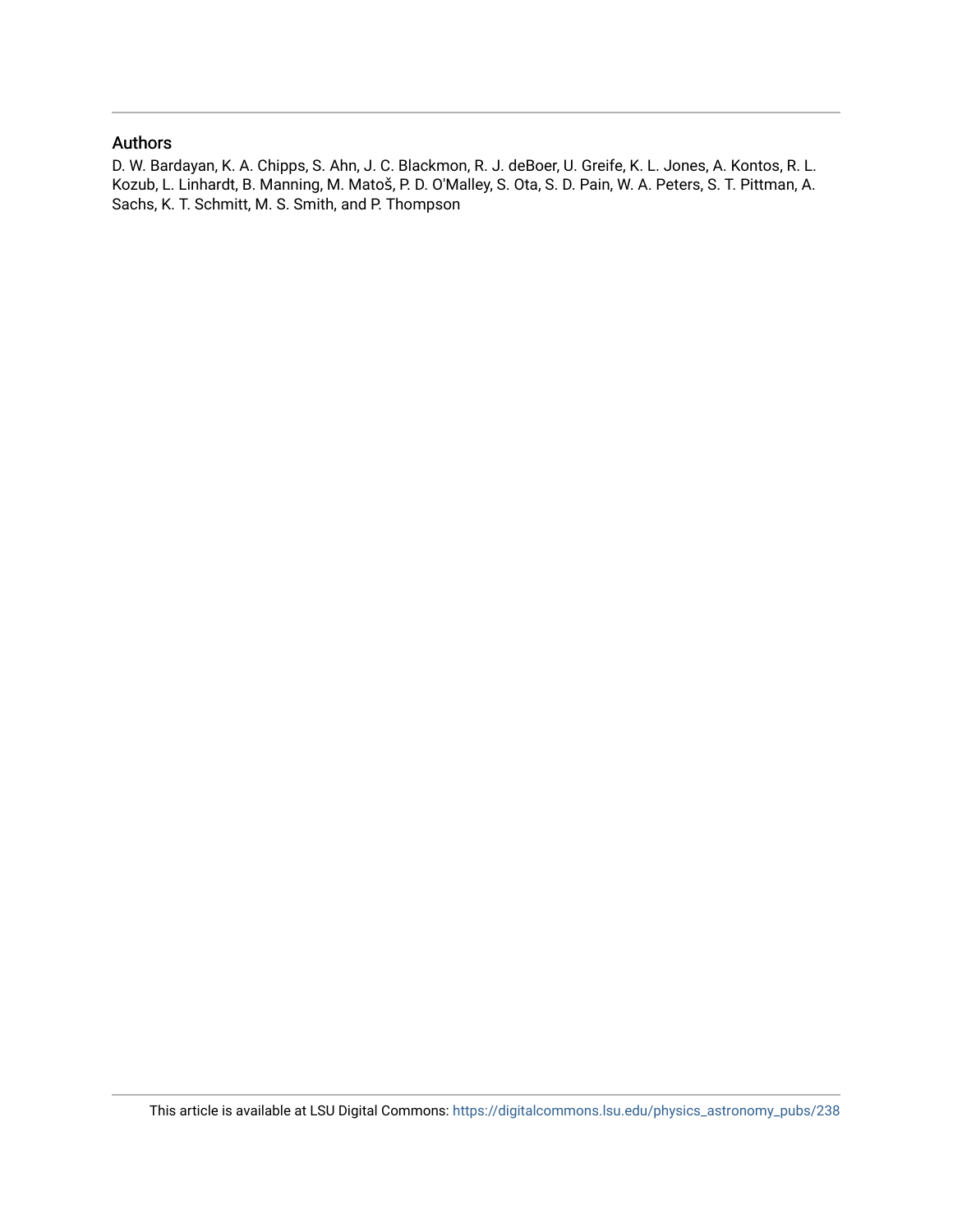#### [Physics Letters B 751 \(2015\) 311–315](http://dx.doi.org/10.1016/j.physletb.2015.10.073)



Contents lists available at [ScienceDirect](http://www.ScienceDirect.com/)

## Physics Letters B

[www.elsevier.com/locate/physletb](http://www.elsevier.com/locate/physletb)

# The first science result with the JENSA gas-jet target: Confirmation and study of a strong subthreshold  $^{18}F(p,\alpha)^{15}$ O resonance



D.W. Bardayan <sup>a,b,</sup>∗, K.A. Chipps <sup>b, c, d</sup>, S. Ahn <sup>c, e</sup>, J.C. Blackmon <sup>f</sup>, R.J. deBoer <sup>a</sup>, U. Greife <sup>d</sup>, K.L. Jones <sup>c</sup>, A. Kontos <sup>e</sup>, R.L. Kozub <sup>g</sup>, L. Linhardt <sup>f</sup>, B. Manning <sup>h</sup>, M. Matoš <sup>b, c</sup>, P.D. O'Malley <sup>a</sup>, S. Ota <sup>h</sup>, S.D. Pain <sup>b</sup>, W.A. Peters <sup>b, c</sup>, S.T. Pittman <sup>b, c</sup>, A. Sachs <sup>c</sup>, K.T. Schmitt<sup>b, c</sup>, M.S. Smith <sup>b</sup>, P. Thompson <sup>c</sup>

<sup>a</sup> *Dept. of Physics, University of Notre Dame, Notre Dame, IN 46556, USA*

<sup>c</sup> *Dept. of Physics and Astronomy, University of Tennessee, Knoxville, TN 37996, USA*

<sup>d</sup> *Physics Dept., Colorado School of Mines, Golden, CO 80401, USA*

<sup>e</sup> *National Superconducting Cyclotron Laboratory, East Lansing, MI 48824, USA*

<sup>f</sup> *Dept. of Physics and Astronomy, Louisiana State University, Baton Rouge, LA 70803, USA*

<sup>g</sup> *Physics Dept., Tennessee Technological University, Cookeville, TN 38505, USA*

<sup>h</sup> *Dept. of Physics and Astronomy, Rutgers University, Piscataway, NJ 08854, USA*

#### A R T I C L E I N F O A B S T R A C T

*Article history:* Received 15 July 2015 Received in revised form 9 October 2015 Accepted 26 October 2015 Available online 28 October 2015 Editor: D.F. Geesaman

*Keywords:* Novae Nucleosynthesis Nuclear Reactions

The astrophysical  $^{18}F(p,\alpha)^{15}O$  rate determines, in large part, the extent to which the observable radioisotope <sup>18</sup>F is produced in novae. This rate, however, has been extremely uncertain owing to the unknown properties of a strong subthreshold resonance and its possible interference with higher-lying resonances. The new Jet Experiments in Nuclear Structure and Astrophysics (JENSA) gas-jet target has been used for the first time to determine the spin of this important resonance and significantly reduce uncertainties in the  $^{18}F(p, \alpha)^{15}$ O rate.

© 2015 The Authors. Published by Elsevier B.V. This is an open access article under the CC BY license [\(http://creativecommons.org/licenses/by/4.0/\)](http://creativecommons.org/licenses/by/4.0/). Funded by SCOAP3.

Novae are some of the most energetic and frequent astrophysical explosions in the Universe. Approximately 30 occur each year in the Milky Way galaxy with each releasing  $\sim 10^{45}$  ergs of energy [\[1\].](#page-6-0) Novae occur in binary systems of stars when accretion of hydrogen-rich material from one leads to a thermonuclear runaway on a white-dwarf companion. Despite years of study, many open questions remain [\[2–4\]:](#page-6-0) How much mass do novae eject? Do novae form grains that can be captured and analyzed on Earth? Is there a link between recurrent novae and type Ia supernovae? Additional observational constraints are needed to resolve these open issues.

A rather direct constraint on nova models could come from the observation of discrete-line *γ* rays from the decay of radioisotopes produced by the nucleosynthesis in novae. The most promising

*E-mail address:* [danbardayan@nd.edu](mailto:danbardayan@nd.edu) (D.W. Bardayan).

targets for observation are those radioactive isotopes produced in large amounts and with half-lives long enough to survive until the atmosphere is transparent to radiation. This *γ* -ray emission is thought to be dominated by the decay of  $^{18}$ F during the first day or so after the initial outburst  $[5,6]$ , and thus understanding the nuclear reactions affecting 18F nucleosynthesis in novae is critical to interpretation of this *γ* -ray signature.

After production the largest loss of  $^{18}$ F occurs via the  $^{18}F(p,\alpha)^{15}$ O reaction, and several studies have identified this reaction as one of the 3 most important for novae for further experimental investigations [\[7,8\].](#page-6-0) A variety of direct [\[9–13\]](#page-6-0) and indirect measurements with both stable [\[14–16\]](#page-6-0) and radioactive beams [17-19] have been used to characterize the reaction rate [\[20\].](#page-6-0) The primary temperature range for novae nucleosynthesis is 0.05–0.40 GK, and the rate is dominated towards the higher end of this range by contributions through a  $\frac{3}{2}^+$  resonance at  $E_{c.m.} = 665$  keV [\[10\]](#page-6-0) and a  $\frac{3}{2}$  resonance at  $E_{c.m.} = 330$  keV [\[11\]](#page-6-0) above the proton threshold at  $6.4100(5)$  MeV in <sup>19</sup>Ne. At the lower

<http://dx.doi.org/10.1016/j.physletb.2015.10.073>

0370-2693/© 2015 The Authors. Published by Elsevier B.V. This is an open access article under the CC BY license [\(http://creativecommons.org/licenses/by/4.0/\)](http://creativecommons.org/licenses/by/4.0/). Funded by SCOAP<sup>3</sup>.

<sup>b</sup> *Physics Division, Oak Ridge National Laboratory, Oak Ridge, TN 37831, USA*

Corresponding author at: Dept. of Physics, University of Notre Dame, Notre Dame, IN 46556, USA.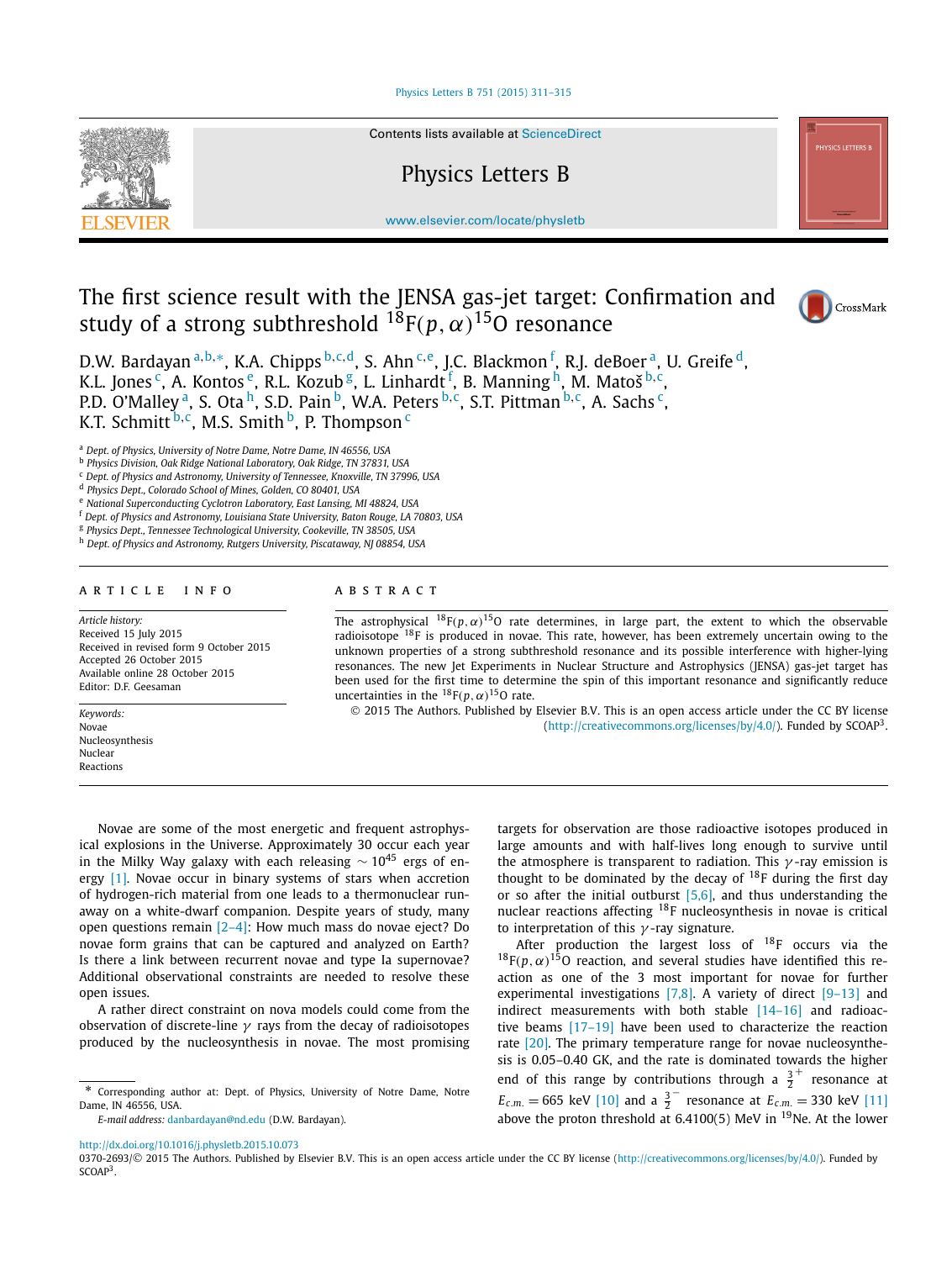<span id="page-3-0"></span>end of the temperature range, the rate is far more uncertain because of the unknown properties of near-threshold levels and the possible interference between these and higher-lying broad resonances. Guidance has also come from a recent theoretical study, which pointed to the importance of previously neglected s-wave  $\frac{1}{2}^+$  resonances [\[21\].](#page-6-0) This study predicted that a broad  $\frac{1}{2}^+$  level above  $E_{c.m.} = 1$  MeV would interfere with a subthreshold  $\frac{1}{2}^+$  resonance to reduce the importance of  $\frac{3}{2}^+$  resonance contributions upon which most previous estimates of the rate were based.

Spurred in part by these predictions and the need to pinpoint which resonances had significant *(p,α)* strength, a proton-transfer study was performed that preferentially populated states of importance to the  $^{18}F(p,\alpha)^{15}$ O reaction [\[19\].](#page-6-0) While not all <sup>19</sup>Ne levels were expected to be observed, any level with significant singleparticle strength would be populated. That study found tantalizing evidence of a strong subthreshold level at  $E_{c.m.} = -122$  keV that was populated with an angular momentum transfer consistent with a  $\frac{1}{2}^+$  assignment. Unfortunately, it could not be determined which a  $\frac{1}{2}$  assignment: onto canceled the state was a  $\frac{1}{2}^+$  or  $\frac{3}{2}^+$  level, and thus significant uncertainty remained in the expected interference and reaction rate. In this letter, we report on the first science result using the Jet Experiments in Nuclear Structure and Astrophysics (JENSA) gas-jet target [\[22\]](#page-6-0) to definitively determine the spin and nature of this strong subthreshold resonance.

This manuscript presents the first peer-reviewed study of the  $^{20}$ Ne $(p, d)$ <sup>19</sup>Ne reaction. Deuterons populating the subthreshold state of interest at  $E_x = 6288$  keV would exhibit angular distributions indicative of the spin of the level. In this study, a  $\frac{1}{2}^+$  level or  $\frac{3}{2}^+$  level would be populated with an  $\ell = 0$  and  $2$  angular-momentum transfer, respectively, which in turn would produce significantly different angular distributions for the outgoing deuterons. The experiment utilized a 30-MeV proton beam from the Holifield Radioactive Ion Beam Facility [\[23\]](#page-6-0) to bombard <sup>a</sup> gas jet of *nat*Ne (∼ 91% 20Ne). Reaction deuterons were detected and identified using the SIDAR Silicon Detector Array [\[24\]](#page-6-0) configured in telescope mode with 65-μm-thick detectors being backed by 1000-μm-thick detectors and covering laboratory angles between 18◦ and 53◦. A previous attempt to study this reaction [\[25,](#page-6-0) [26\]](#page-6-0) had used a thin C target in which Ne had been implanted. It was found, however, that  $(p, d)$  reactions on the other components in the target besides Ne presented too much background from which to separate the <sup>20</sup>Ne $(p, d)$ <sup>19</sup>Ne events of interest. A localized and pure Ne gas target was needed, and thus the JENSA gas-jet target was well-suited for this application.

A full description of the JENSA gas-jet target is given in Ref. [\[22\].](#page-6-0) Briefly, high pressure gas (∼ 16 000 Torr) is injected through a Laval nozzle to form a dense jet of gas approximately 4 mm wide. After passing through the target region, the gas is received, compressed, and recirculated back through the target with the aid of multiple stages of pumping and compression. The interaction point of the beam with the gas jet is surrounded by arrays of silicon detectors such as SIDAR, the Oak Ridge Rutgers University Barrel Array (ORRUBA) [\[27\],](#page-6-0) and SuperORRUBA [\[28\].](#page-6-0) The effective areal density of the jet was estimated by measuring the energy loss of  $\alpha$  particles emitted from a <sup>244</sup>Cm source and was found to be  $\sim$  4 × 10<sup>18</sup> Ne atoms/cm<sup>2</sup>. Precise knowledge of this areal density was not needed for this experiment, however, since the angular distribution of deuterons was measured at all angles simultaneously.

The observed deuteron spectrum produced at 29◦ after bombardment with 3 nA proton beams for 15 hours is shown in Fig. 1. The spectrum shows excellent correspondence with known <sup>19</sup>Ne levels. As opposed to the previous attempts [\[25,26\],](#page-6-0) there was no observable elemental contamination of the target. A few deuteron



**Fig. 1.** The top panel shows the observed deuteron energy spectrum at 29° while the bottom panel shows the expected energies for the population of known levels in the  $^{20}$ Ne $(p, d)$ <sup>19</sup>Ne reaction at the same angle and a bombarding energy of 30 MeV. Peaks labeled with stars were used for energy calibration.

#### **Table 1**

The <sup>19</sup>Ne excitation energies in keV from this work are compared with those from the most recent evaluation  $[29]$  and those from Laird et al.  $[16]$ . The states marked with an asterisk were used for the internal energy calibration. Only statistical uncertainties are quoted. There is an additional  $\pm$  2 keV systematic uncertainty in the energies from Ref. [\[16\]](#page-6-0) and an additional  $\pm 3$  keV systematic uncertainty in the present results.

| Compilation               | Present work | Laird et al. |
|---------------------------|--------------|--------------|
| $0^*$                     | 2(2)         |              |
| $238.27(11) + 275.09(13)$ | 255(2)       |              |
| $1507.56(30) + 1536.0(4)$ | 1524(2)      |              |
| 1615.6(5)                 | 1604(3)      |              |
| $2794.7(6)^*$             | 2792(3)      |              |
| 4032.9(24)                | 4035(4)      |              |
| 4140(4)                   | 4153(4)      |              |
| 4379.1(22)                | 4371(3)      |              |
| 4549(4)                   | 4556(3)      |              |
| 5092(6)                   | 5090(6)      |              |
| 5424(7)                   | 5424(7)      |              |
| 5539(9)                   | 5529(10)     |              |
| 6013(7)                   | 6017(3)      | 6014(2)      |
| 6092(8)                   | 6101(4)      | 6097(3)      |
| 6288(7)                   | 6282(3)      | 6289(3)      |
| 6437(9)                   | 6438(2)      | 6440(3)      |
| $6742(7)^*$               | 6742(3)      | 6742(2)      |
| 6861(7)                   | 6865(3)      | 6862(2)      |
| 7067(9)                   | 7067(2)      |              |

peaks were observed from the <sup>22</sup>Ne $(p, d)$ <sup>21</sup>Ne reaction (labeled as  $22$ Ne in Fig. 1), but those were easily identified by their differing kinematic curves. All other peaks correspond to known states in  $19$ Ne. The relatively smooth background between the peaks in the spectrum arises from effects such as incomplete charge collection in the silicon detectors and random coincidences in the deuteron gate arising primarily from pileup of elastically-scattered proton pulses. The deuteron energy calibration was performed using the strongly populated, isolated, and well-known levels at  $E_x = 0$ , 2795, and 6742 keV. The excitation energies reflecting the average from all of the angles in this work are compared with those from the compilation [\[29\]](#page-6-0) in Table 1. The uncertainties quoted in the present results are purely statistical in nature. From comparison of the extracted excitation energies with the calibration peaks, we estimate the systematic uncertainties to be on the order of  $\pm 3$  keV.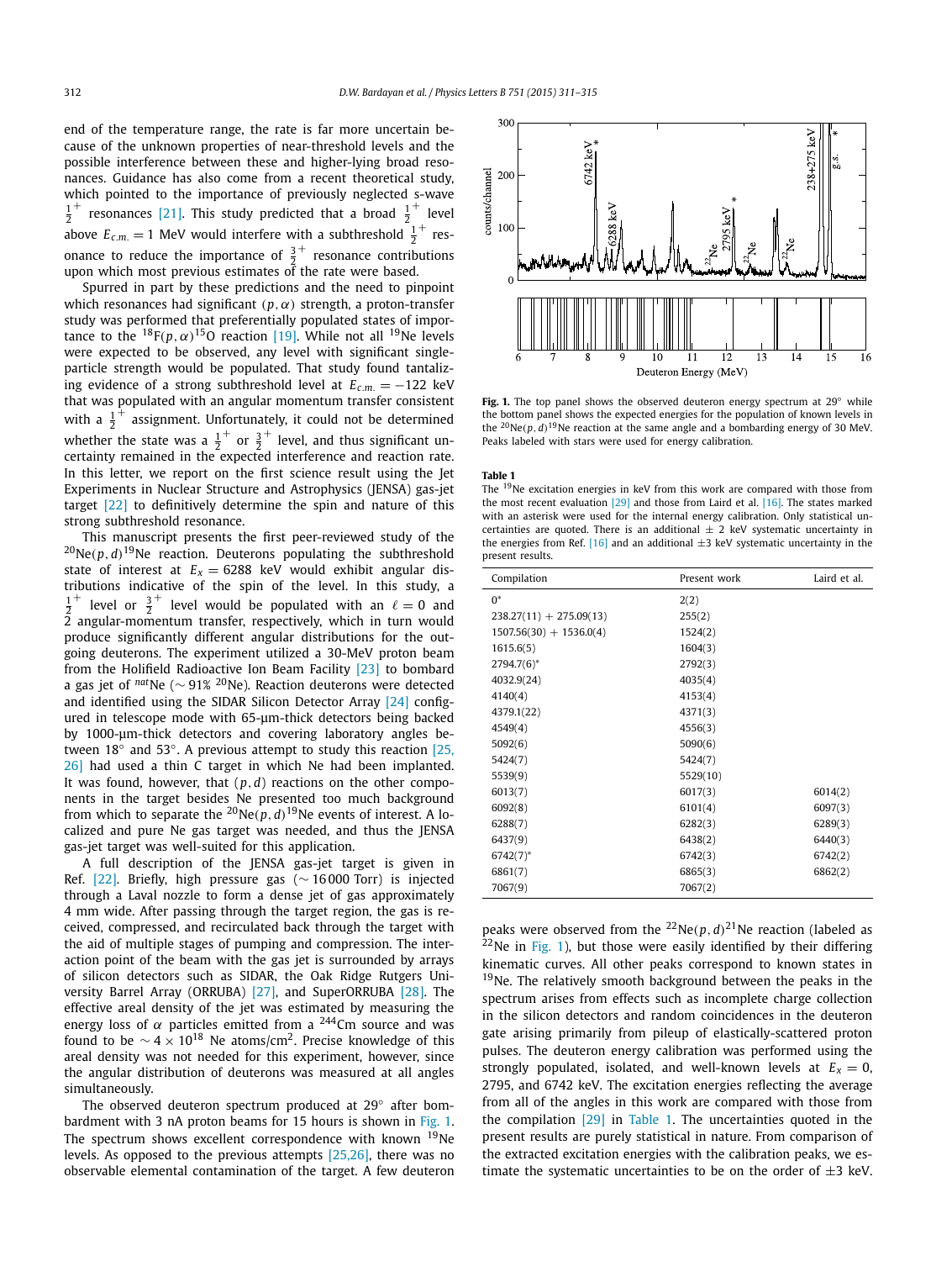<span id="page-4-0"></span>

**Fig. 2.** Extracted angular distributions for the <sup>20</sup>Ne(*p*, *d*)<sup>19</sup>Ne reaction. The distributions are compared to DWBA calculations using global optical model parameter sets.

The subthreshold state of interest was populated and identified at  $6282 \pm 3$  keV, which is in agreement with the previous compilation and with the value reported by Adekola et al. [\[19\].](#page-6-0)

The relative angular distributions of strongly-populated levels were extracted from the observed number of counts in each peak after background subtraction and using the known detector geometry. An absolute calibration of the normalized cross section was not possible since the beam current was not measured, but this did not compromise the goals of the experiment since determination of the transferred angular momentum is possible from extraction of the shape (i.e., the angular dependence) of the angular distribution. The measured angular distributions are plotted in Fig. 2. Gaps appear in the angular distributions where the peak of interest had too few counts above background, or for example in the case of the 1616-keV level, could not be resolved from a neighboring level at the outer angles where the kinematic broadening was more pronounced.

The experimentally-measured angular distributions were analyzed using finite range distorted-wave Born approximation (DWBA) calculations using the computer code TWOFNR7 [\[30\].](#page-6-0) Global optical model sets were used for the entrance and exit channels and provided a reasonable description of the observed angular distributions for well-known levels. For the initial state, the global potential parameters of Perey [\[31\]](#page-6-0) were used, and in the exit channel, the potential parameters of Lohr and Haeberli [\[32\]](#page-6-0) were used. It should be noted that the calculated angular distributions were primarily sensitive to the transferred angular momentum as opposed to the specific optical model parameters chosen. As can be seen in Fig. 2, the expected angular distributions agree well with those observed for levels with well-established spins [i.e., the excitation energies(spins) are known to be 0 keV  $(\frac{1}{2}^+)$ , 238 keV  $(\frac{5}{2}^+)$ , 275 keV  $(\frac{1}{2}^-)$ , 1616 keV  $(\frac{3}{2}^-)$ , 2795 keV  $(\frac{9}{2}^+)$ , 5092 keV  $(\frac{5}{2}^+)$ , 6742 keV  $(\frac{3}{2}^-)$  [\[29\]\]](#page-6-0). A good  $\ell = 4$  fit to the 2795-keV 9*/*2+ angular distribution was obtained despite the

#### **Table 2**

The resonance parameters used and varied in the calculation of the  $^{18}F(p,\alpha)^{15}O$ rate and its associated uncertainties. The ANC is given for the subthreshold resonance while other resonances are tabulated with their proton widths. Quantities come from measurements except where explicitly noted in the footnotes.

| $E_{res}$ (keV) | $E_x$ (MeV) | $2I^{\pi}$ | $\Gamma_p$ (keV) or ANC (fm <sup>1/2</sup> ) | $\Gamma_{\alpha}$ (keV) |
|-----------------|-------------|------------|----------------------------------------------|-------------------------|
| $-124(3)$       | 6.286(3)    | $1^+$      | 83.5                                         | 11.6 <sup>a</sup>       |
| 7(3)            | 6.417(3)    | $3^{-}$    | $1.6 \times 10^{-41}$                        | $< 0.5^{\rm a}$         |
| 29(3)           | 6.439(3)    | $1 -$      | $<$ 3.8 $\times$ 10 <sup>-19b</sup>          | 220                     |
| 47(3)           | 6.457(3)    | $3+a$      | $< 2.1 \times 10^{-13}$                      | 1.3 <sup>a</sup>        |
| 289(3)          | 6.699(3)    | $5+a$      | $< 2.4 \times 10^{-5a}$                      | 1.2 <sup>a</sup>        |
| 332(2)          | 6.742(2)    | $3^{-}$    | $2.22 \times 10^{-3}$                        | 5.2 <sup>a</sup>        |
| 664.7(16)       | 7.0747(17)  | $3+$       | 15.2                                         | 23.8                    |
| 1461(19)        |             | $1^+$      | 55                                           | 347                     |

<sup>a</sup> Adopted from mirror level.

**b** Based on assumed reduced proton width.

relatively small occupation of the  $g_{9/2}$  neutron shell in the <sup>20</sup>Ne ground state.

The angular distribution for the state of interest at  $E_x =$ 6288 keV is also shown in Fig. 2. The angular distribution is well reproduced by an  $\ell = 0$  transfer (taking into account the Q-value for the state) but is inconsistent with an  $\ell = 2$  angular distribution. This confirms that the strong subthreshold  $^{18}F(p, \alpha)^{15}$ O resonance is a  $\frac{1}{2}^{+}$  <sup>19</sup>Ne level and cannot be a  $\frac{3}{2}^{+}$  level. While this is in disagreement with the conclusion by Laird et al.  $[16]$  that a higher spin is preferred, the present study has the advantages of involving a simpler reaction on a spin zero target that populated several well-known levels for which the angular distribution analysis could be confirmed.

To explore the impact of the measurement, the  $^{18}F(p,\alpha)^{15}O$ reaction rate has been calculated with the *R*-matrix code AZURE2 [\[33,34\].](#page-6-0) Resonances that were included in the reaction rate calculation are listed in Table 2 and are briefly described. The energy of the subthreshold resonance is the weighted average of those in [Table 1](#page-3-0) and the spin is from the present work. The ANC and  $\Gamma_{\alpha}$ (scaled from the mirror level) are taken from Adekola et al. [\[19\].](#page-6-0) The energy for the 6.417-MeV level is the weighted average from the measurement of Laird et al. [\[16\]](#page-6-0) and the compilation by Nesaraja et al. [\[20\].](#page-6-0) The spin and spectroscopic factor from Adekola et al. were used to scale  $\Gamma_p$  for the 1-keV change in energy. The alpha width is taken as an upper limit of 0.5 keV due to the lack of observation of the mirror in reanalysis of  ${}^{15}N(\alpha, \alpha)$ <sup>15</sup>N data [\[37\].](#page-6-0) The energy of the broad level at 6.439 MeV is the weighted average from [Table 1](#page-3-0) but with properties scaled from Nesaraja et al. The level at 6.457 MeV is assumed to be  $\frac{3}{2}^+$  with properties from Nesaraja et al. but with an upper limit on *<sup>p</sup>* scaled from Adekola et al. for the change in energy. The 1.3-keV  $\Gamma_{\alpha}$  was scaled by Nesaraja et al. from the mirror level width extracted in Ref. [\[37\].](#page-6-0) While the energy of this level has recently been questioned by Laird et al., it is certain that there must be a  $\frac{3}{2}^+$  resonance in this energy range from comparisons with the mirror, and the upper limit on the proton width extracted by Adekola et al. constrains its influence. The properties of the  $\frac{5}{2}^+$  level at 6.699-MeV level are taken mostly from Nesaraja et al. with an updated excitation energy from the weighted average of Laird et al. and Nesaraja et al. The  $\frac{3}{2}^{-}$  level at 6.742 MeV is well studied with the proton-width coming from Ref. [\[11\],](#page-6-0) the spin from Visser et al. [\[15\],](#page-6-0) and the alpha width has been scaled from the mirror level by Nesaraja et al. The properties of the 7.076-MeV level were measured in Ref. [\[10\].](#page-6-0) Finally, the broad  $\frac{1}{2}^+$  level at 1.46 MeV has been reported by Mountford et al. [\[13\],](#page-6-0) Adekola et al. [\[35\],](#page-6-0) and Dalouzy et al. [\[36\].](#page-6-0) We adopt partial widths for this level from Mountford et al. but consider the other measurements in our reaction rate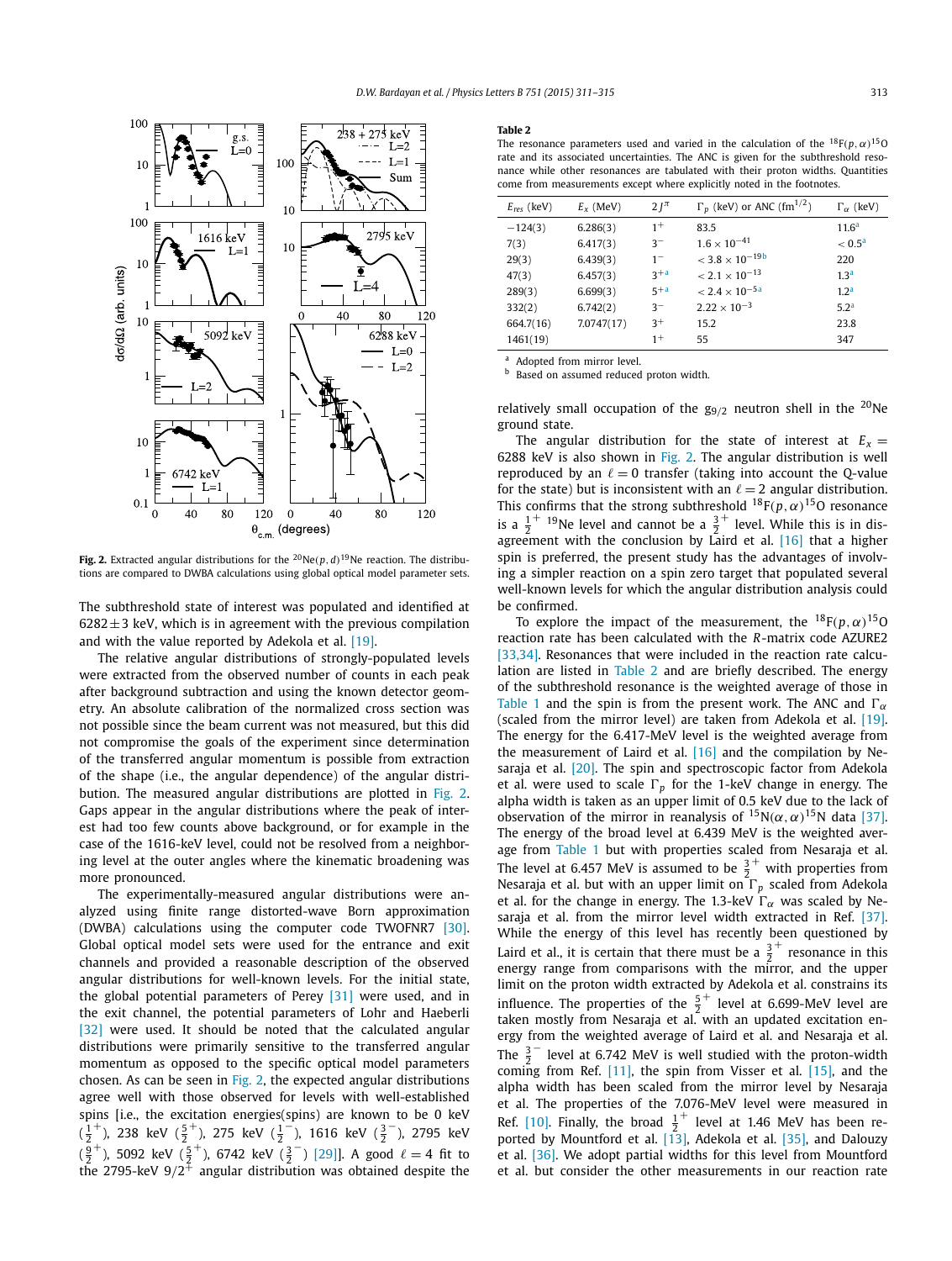

**Fig. 3.** Calculated <sup>18</sup> $F(p, \alpha)$ <sup>15</sup>O S-factors. Thick lines show the present values considering interference effects between  $\frac{1}{2}^+$  and  $\frac{3}{2}^+$  resonances. The notation is that the first pair in parenthesis designates the relative interference signs between  $\frac{1}{2}^+$  resonances and the second pair designates the interference between  $\frac{3}{2}^+$  resonances. The thin curves show the now excluded S-factors with a  $\frac{3}{2}^+$  subthreshold resonance and interference between 3 resonances.

calculations. No additional resonances have been considered because the  $^{18}F(d, n)^{19}$ Ne measurements have shown there is very little single-particle strength outside of these known levels [\[19\].](#page-6-0)

The astrophysical S-factor for the  ${}^{18}F(p,\alpha){}^{15}O$  reaction rate from the AZURE2 calculation is plotted in Fig. 3. As discussed in Ref. [\[19\],](#page-6-0) the dominant uncertainty in the reaction rate results from the interference of subthreshold s-wave resonances with higher-lying broad resonances. Determination of the spin of the 6286-keV level greatly reduces uncertainties in these interference effects. Several uncertainties were considered to create the reaction rate uncertainty band in Fig. 4. First the reaction rate was calculated using the resonance parameters in [Table 2.](#page-4-0) Quantities were then varied one at a time to gauge their influence on the calculated reaction rate. At each temperature, the low and high value of the resulting reaction rate calculations were tabulated to produce the plots in Fig. 4. Quantities considered were the signs of the interference, the energies of the resonances and the strengths that must be varied with the energies for certain resonances, and the considerable variations in the properties of the broad highenergy  $\frac{1}{2}^+$  resonance. The deduced upper and lower limits on the rate are plotted in Fig. 4 with the current knowledge of the spin of the subthreshold resonance and are compared to the previous results. Since resonance parameters were varied within 1*σ* uncertainties, the reaction rate band can also be considered to be at the 1*σ* confidence level. It is found that the upper limit on the rate band remained the same, but the lower limit is increased by a factor of 1.5–4 over the temperature range 0.05–0.25 GK, which is in the primary temperature range for nova nucleosynthesis.

The implications have been investigated using the framework available through the Computational Infrastructure for Nuclear Astrophysics [\[38\].](#page-6-0) A "post-processing" approach was utilized following a reaction rate network through time profiles of temperature and density in 23 radial zones taken from one-dimensional hydrodynamic calculations of ONeMg nova outbursts on 1.15, 1.25, and 1.35 solar mass white dwarf stars [\[39\].](#page-6-0) A full reaction rate network was used in each zone with 169 isotopes from  ${}^{1}$ H to  ${}^{54}$ Cr. Reaction rates were taken from Reaclib [\[40\]](#page-6-0) but varying the  $^{18}F(p,\alpha)^{15}O$ rate within uncertainties. In all cases, it was found that the range of ejected 18F mass has been reduced by about a factor of 2 owing to the reduction in uncertainty in the  ${}^{18}F(p,\alpha){}^{15}O$  rate. Since the ejected mass affects the distance at which  $^{18}$ F can be detected



**Fig. 4.** The top panel shows the ratio of the  $^{18}F(p, \alpha)^{15}O$  rate to the previouslycalculated minimum rate [\[19\]](#page-6-0) while the bottom panel shows the individual rates directly. The previous uncertainty band is outlined with solid lines, and the reduced uncertainty band from the current work is shown in white. The previous upper limit agrees with the current result, but the lower limit has been increased by a factor of 1.5–4.

(and thus the volume of space sampled with a given sensitivity), this results in a factor of 2.8 decrease in the uncertainty of detection probability owing to nuclear reaction rate uncertainties.

In summary, the astrophysical 18F*(p,α)*15O reaction rate, and thus the nova nucleosynthesis of  $^{18}F$ , has had significant uncertainties as a result of the uncertain properties of a strong subthreshold resonance. The uncertain interference between such a resonance and higher-energy broad s-wave resonances resulted in considerable variations in the estimated  $^{18}F(p, \alpha)^{15}$ O reaction rate. A measurement with the new gas-jet target JENSA has been used to determine that the spin and parity of this subthreshold resonance is  $\frac{1}{2}^+$ , and this has significantly clarified the astrophysical  ${}^{18}F(p,\ \alpha)$ <sup>15</sup>O reaction rate. The remaining uncertainties are dominated by the lack of knowledge concerning a possible nearthreshold  $\frac{3}{2}^+$  level. Such a level exists in the mirror <sup>19</sup>F and the current upper limit on the resonance strength is not stringent enough to eliminate interference uncertainties. Further improvements in the reaction rate calculation could come from a better determination of the properties of levels near threshold [\[16\],](#page-6-0) possibly from the study of decay *γ* -rays from these states or from measurements of the  $^{18}F(p,\alpha)^{15}O$  cross section off resonance that could determine the nature of the interference. A simultaneous *R*-matrix fit of all available data sets could also improve our understanding of the rate. This first combination of modern large-area silicon detector arrays with supersonic gas-jet technology enables an entire program of research at existing and future radioactive beam facilities.

### **Acknowledgements**

The authors gratefully acknowledge useful discussions with C. Brune, J. José, A. Laird, and H. Schatz. This work was supported by the National Science Foundation and the Department of Energy Office of Nuclear Physics. This work was also supported in part by the Joint Institute for Nuclear Astrophysics (JINA) under NSF Grant PHY 08-22648.